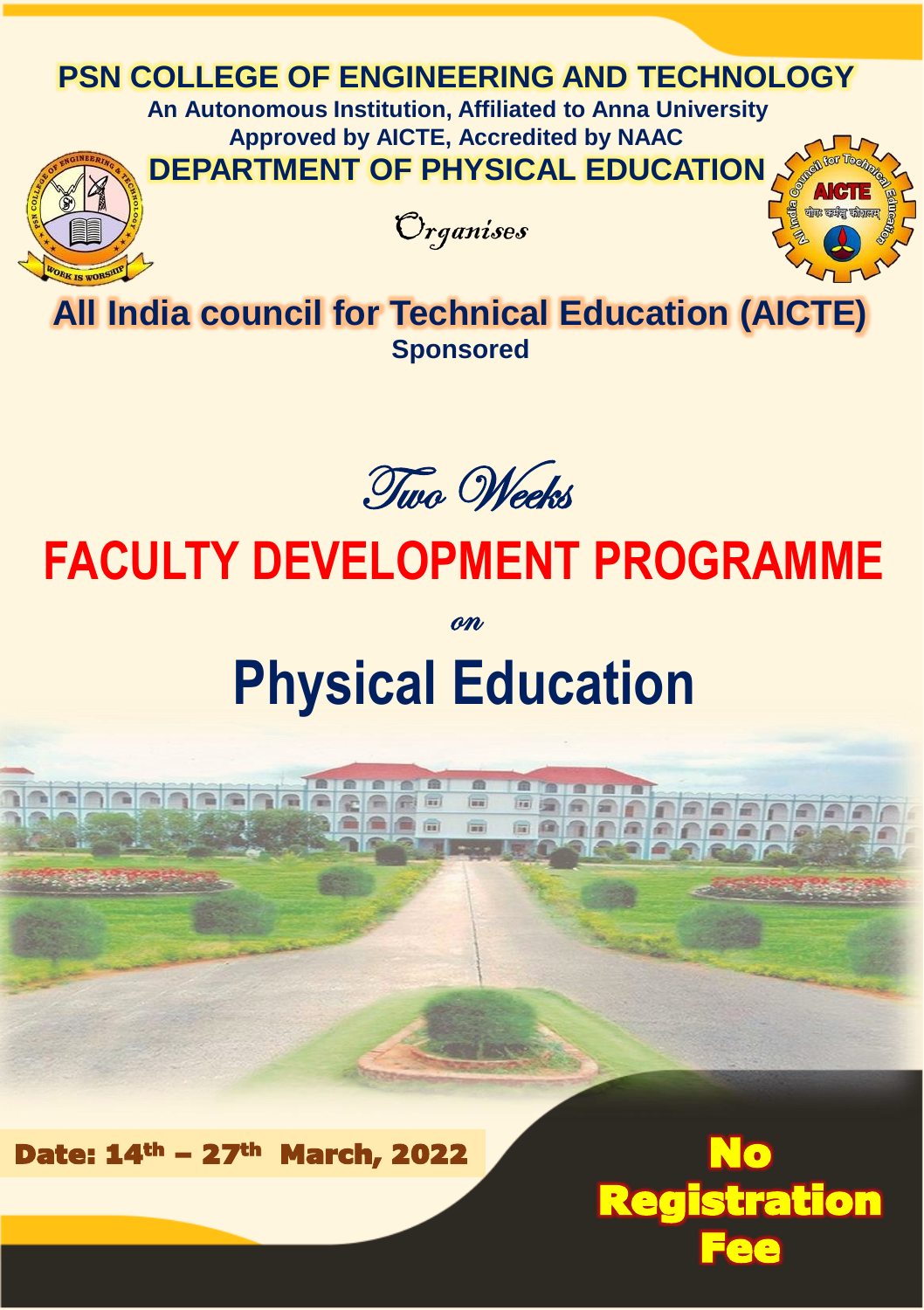

**Topic: Research in Physical Education Dr. S. Sethu**, Assistant professor, DPES, M.S University

Tirunelveli. **Topic: Sports Performance Test and Evaluation Dr. C. Sugumar,** Director of Physical Education The Gandhigram Rural Institute, Dindigul.



Resource Person



**Topic: Methods in Physical Education Dr. I. Karikalan**, Physical Education Teacher, Municipal High School, Kovilpatti.

> **Topic: Exercise Therapy Dr. C. Durai,** Assistant Professor, DPES, M.S University, Tirunelveli.



**Topic: Health Economics Dr. A.S. Nageswaran**, Associate Professor, Department of Physical Education, H.H The Rajah's College (AUT), Pudukottai.

**Topic: Sports Training Dr. J. Jackson Sutharsingh,** Assistant Professor, YMCA College of Physical Education, Chennai. **Topic: Sports Medicine**

**Dr. S. Simson Jesudass,** Assistant Professor YMCA College of Physical Education, Chennai.

> **Topic: Sports Management in Physical Education Dr. A. Merlin Thanka Danil,** Assistant Professor, YMCA College of Physical Education, Chennai.





**Topic: Advance Technology in Sports Dr. M. Rajkumar,** Professor in Physical Education DPE, Bharathiar University, Coimbatore.

**Topic: Load and Recovery Super Compensation and Period Station Dr. P. Suresh Babu,** Associate Professor

DPEHES, Ayya Nadar Janaki Ammal College, Sivakasi.





**Topic: Health Education Dr. N. Bright Selva Kumar, Principal** Christian College of Physical Education, Nagercoil.

**Topic: Interpretation of Rules Infringement in Athletics Dr. S. Saraboji,** Principal, Aditya College of Physical Education, Andhra Pradesh.



**Topic: Contemporary Issues Fitness and Wellness Dr. P. Rajini Kumar,** Assistant Professor TNPESU, Chennai.

**Topic: Science of Coaching Dr. D. Maniazhagu,**  Associate Professor**,** DPEHS, Alagappa University Karaikudi.





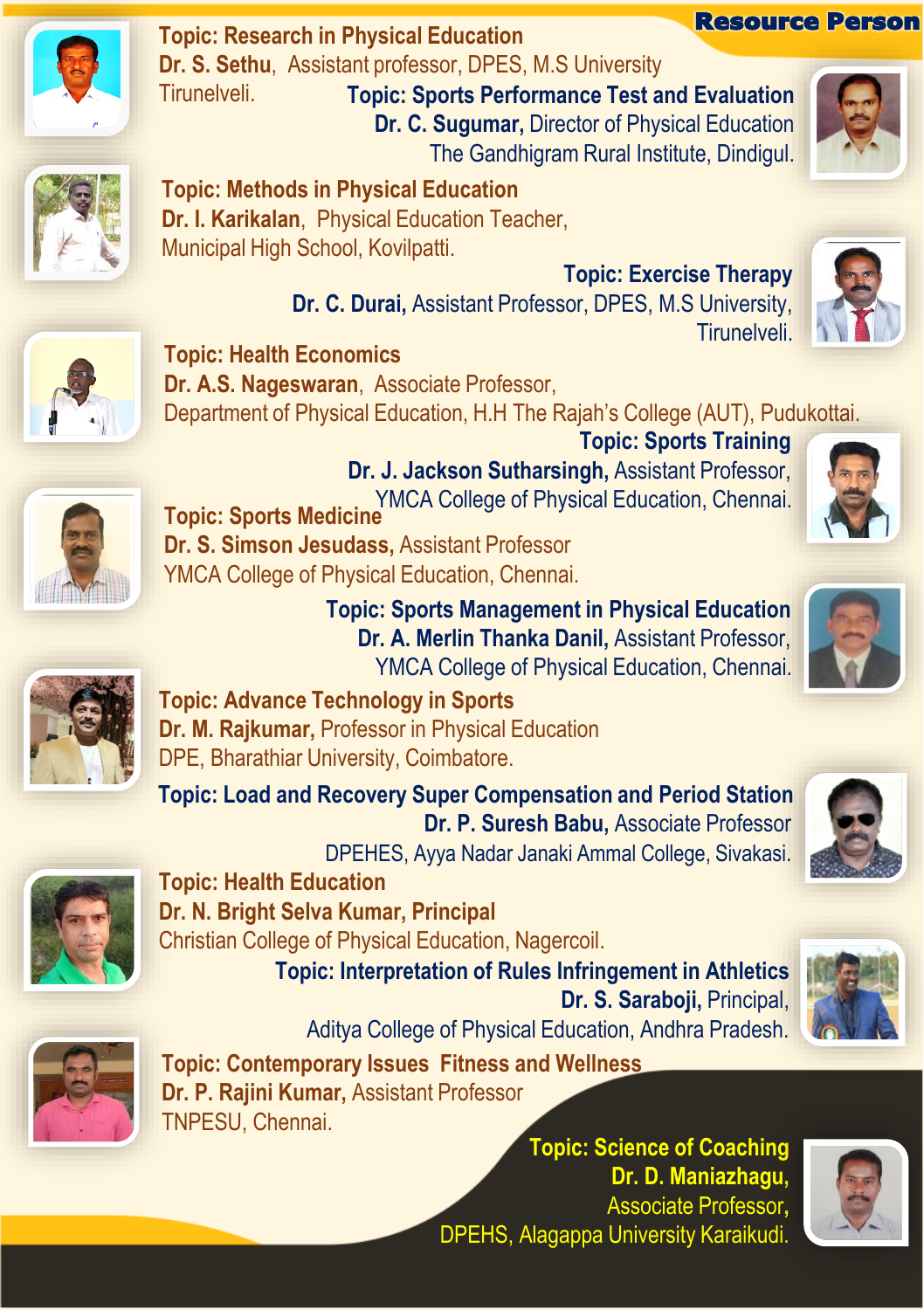# **About PSNCET**

PSN College of Engineering and Technology(PSNCET), Tirunelveli, was established by the PSN Educational and Charitable Trust in the year 2001 under the leadership of Dr. P. Suyambu a multi – tasked personality with admirable academic brilliance. The College is located at Melathediyoor, 12km away from Tirunelveli unfolding its grandeur over 27 acres of land. The College exhibits an attractive panorama conducive for education and research due to its serene surroundings covered by green trees at the backdrop of mountains with birds chirping all time. PSN College of Engineering and Technology was conferred with autonomous status by University Grants Commission (UGC), New Delhi from 2012 – 13 onwards enabling the college to fulfill the aspirations of the students in getting quality education and better employment. The PSN group with a network of eight institutions has made tremendous strides in the field of higher education. PSNCET offers 8 UG, 8 PG and 5 PhD programmes. This institution has been recognized u/s 2(F),12(B) by UGC, accredited by NAAC. The college has four Centres of Excellence – PSN- BOSCH REXROTH, PSN-INTEL, PCB design and PSN-National Instruments. This is an ISO 9001:2015 certified institution. The College has signed MOU with University of Malaysia Pahang for staff & student exchange, and collaborative research with VECC, Kolkata. AICTE (All India Council for Technical Education) is one of the statutory body which governs the activities of National Level Technical Education for Higher Education Institutes (HEI). AICTE provides fund for organizing this faculty development programme (FDP) to develop the skills of the faculty members.

#### **FDP on Physical Education**

This FDP programme focuses on the skill development for the physical education teacher from various institutes. The goal of this FDP programme is to improve the mental and physical abilities of the physical education teachers. Sports management and its analytics, yoga, mass drills performance and demonstration, technical skills, psychology, medicine, health education, fitness, and other mandatory rules are key aspects of this FDP.

#### **Learning Outcome**

At the end of the programme the participants will be able to,

- 1. Implement new technical and sports skills,
- 2. Develop visionary ideas on sports and games,
- 3. Update in their area of sports and games,
- 4. Implement updated rules and regulations of the sports and games,
- 5. Contribute more to the sports management technology

#### **Who can participate?**

Physical Education Trainers Sport Games Teachers Directors of Sports

#### **How to reach PSNCET**

**By Train -Tirunelveli Railway Junction – PSN 18Km By Bus – Tirunelveli New Bus Stand - PSN 16 Km Nearest Airport-Tuticorin Airport 55 Km**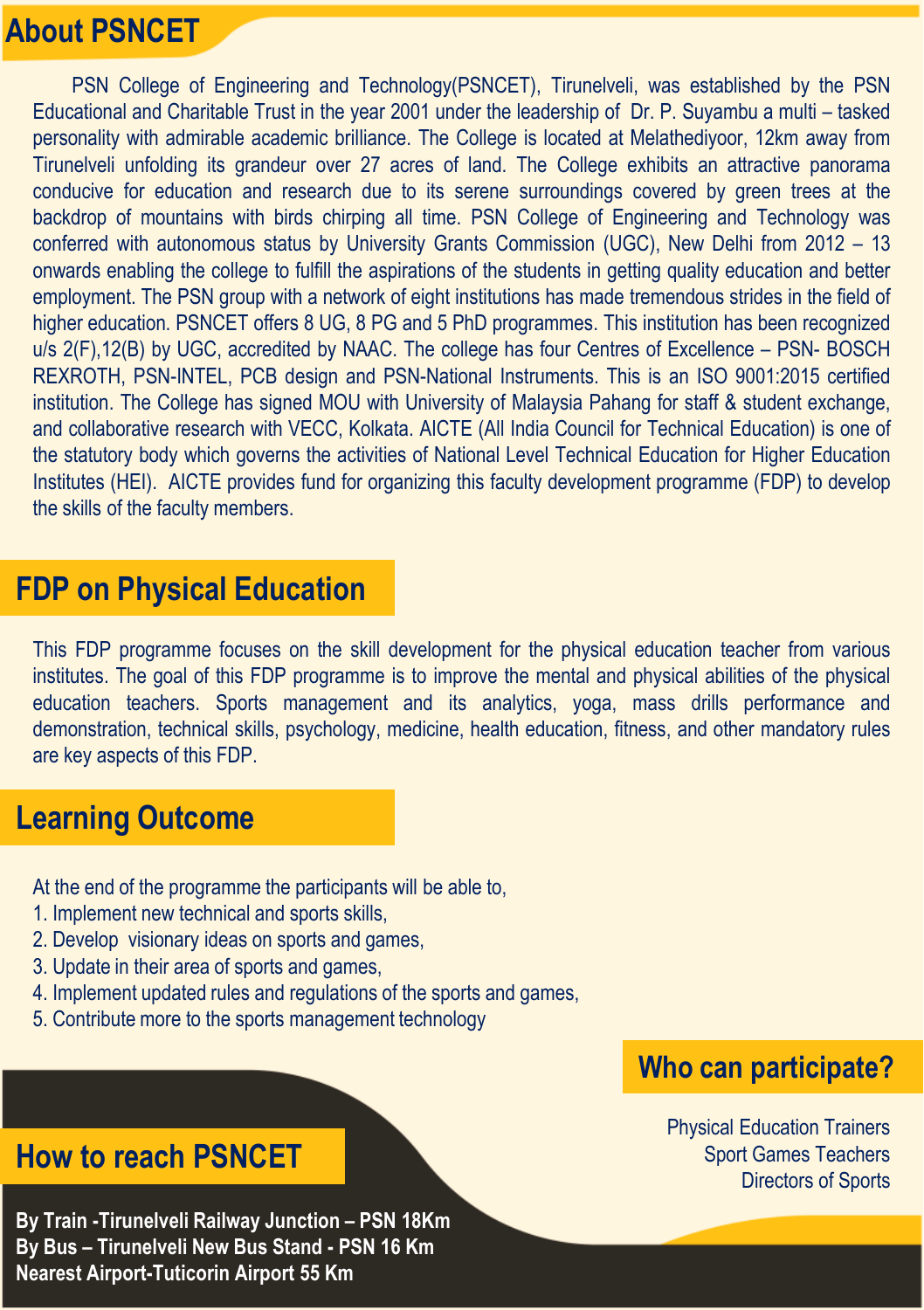# **Terms & Conditions**

- Number of Participants is limited to **25**.
- There is **No Registration Fee, since the programme is sponsored by AICTE.**
- Application will be scrutinized by an expert panel on the basis of sports activities & their qualifications.
- Participants will be paid **Travel Allowance** (maximum of 3 Tier AC train fare).
- Certificate & Assessment will be based on Test, Quizzes and presentations conducted during the programme.
- Full Attendance is Mandatory.
- Free Accommodation on twin share basis.
- Participants will be provided food at free of cost.
- The selection of participants shall be solely on discretion of the "Expert Selection Committee; No claims or grievances shall be entertained on the selection.
- Send the Photocopy of the Registration form to **pd@psncet.ac.in**

#### **Organizing Committee**

**Chief Patron Dr. P. Suyambu,** Chairman, PSN Group of Institutions Tirunelveli

**Er. P. S. Jayaram,** Vice-chairman, PSN Group of Institutions **Tirunelveli** 

**Patron Dr. P. Selvakumar,**  Executive Director PSNCET, Tirunelveli

**Dr. V. Manikandan, Principal** PSNCET, Tirunelveli

**Dr. X. Sahaya Shajan,**  Director Academics & Research**,**  PSNCET, Tirunelveli

**Convener Dr. M. Siva,**  Director of Physical Education, PSN Group of Institutions, Tirunelveli

**Organising Secretary Mr. P. Suresh,**  Director of Physical Education, PSNCET, Tirunelveli

**Member Mr. T. Kaleeswaran,** Physical Instructor, PSNCET, Tirunelveli

# **Further Enquiry**

**Dr. M. Siva 9994223030 Mr. P. Suresh 9940993747**

**Mail pd@psncet.ac.in**

PSN College of Engineering and Technology, Melathediyoor (po), Tirunelveli (Dt), Tamilnadu-627152